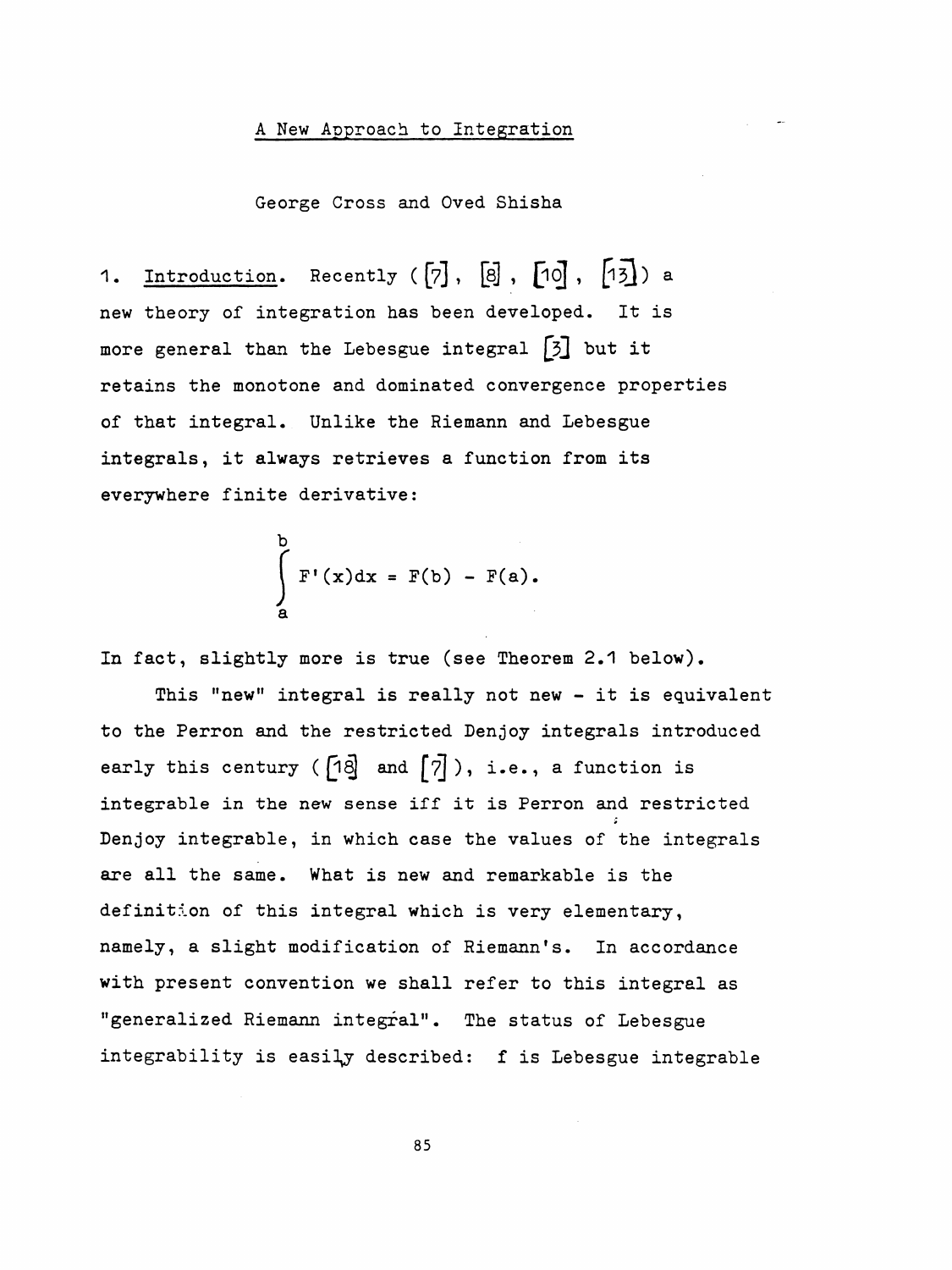iff both f and  $|f|$  are generalized Riemann integrable, in which case the definite integral of f in its two meanings yields the same number. It follows that a non-negative real generalized Riemann integrable function is Lebesgue integrable.

 Since the new integral integrates every derivative while the Lebesgue integral does not, the class of Lebesgue integrable functions is a proper subset of the class of generalized Riemann integrable functions.

 Although this new approach was initiated by J. Kurzweil [10], full credit for an independent discovery and extensive development of the theory must go to R. Henstock  $([7], [8])$ .

 2. Definition and an important property of the integral. We enunciate the theory for a real valued function of a real variable, although a corresponding theory holds in more general settings (e.g., for mappings of a closed interval into real Euclidean n-spaces).

Let  $f(x)$  be defined on  $[a, b]$ ,  $-\infty < a < b < \infty$ . The Riemann integral of f may be introduced as follows: > If there exists a real number I so that, for each  $\epsilon > 0$ , there is a constant  $\sigma$  > 0 such that

$$
\left| \mathbf{I} - \sum_{k=1}^{n} f(t_k)(x_k - x_{k-1}) \right| < \epsilon
$$

86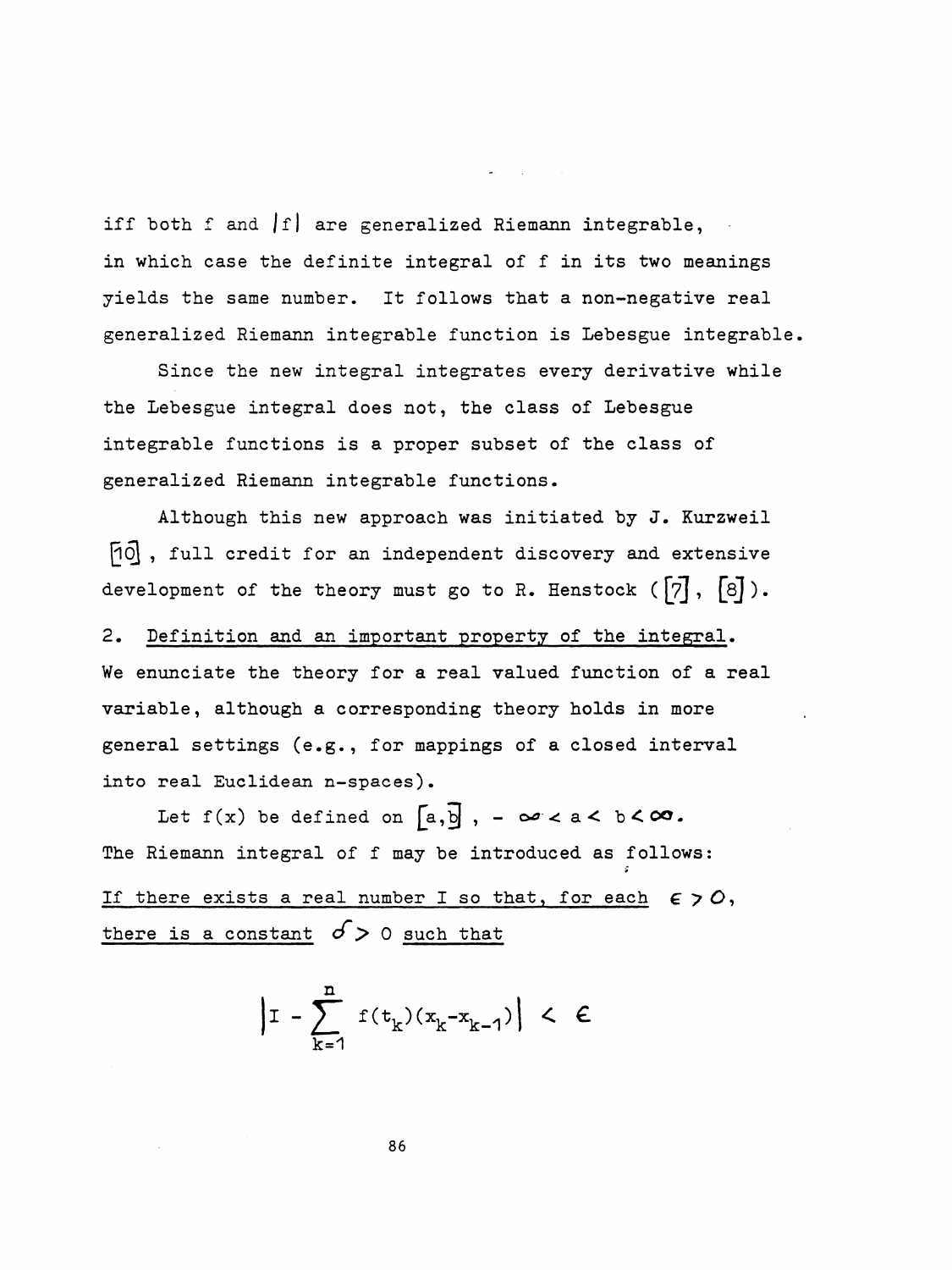whenever  $a = x_0 < x_1 < \cdots < x_n = b$  and  $x_{k-1} \leq t_k \leq x_k$ ,  $x^k - x^k - 1$   $\leq \delta$  for  $k = 1, 2, ..., n$ , then such an I is unique and is the Riemann integral of  $f$  on  $[a, b]$ .

 If instead of demanding that the partition be of constant 'fineness' as above, we allow the fineness to vary depending on the behaviour of the function, i.e., from point to point in  $[a,b]$ , we obtain the definition of the generalized Riemann integral: If there exists a real number I so that, for each  $\epsilon > 0$ , there is a positive function  $\delta_{\epsilon}$ (t) on [a, b] such that

$$
\left|1 - \sum_{k=1}^{n} f(t_k)(x_k - x_{k-1})\right| < \epsilon
$$

whenever  $a = x_0 < x_1 < \ldots < x_n = b$  and  $x_{k-1} \leq t_k \leq x_k$ ,  $x_k - x_{k-1} < \mathcal{O}_\epsilon(t_k)$  for  $k = 1, 2, ..., n$ , then such an I is unique and is called the generalized Riemann integral<br>  $\begin{matrix}\nb\end{matrix}$ of f one  $\int_a^b$  , denoted by  $\int_a^f(x)dx \underbrace{\text{or}}_{a}$ 

 Here is a (known) sample of the theory of that integral. Theorem 2.1. Let  $-\infty < a < b < \infty$  and let F be a real function, continuous on  $[a, b]$  and (finitely) differentiable on  $(a, b)$ .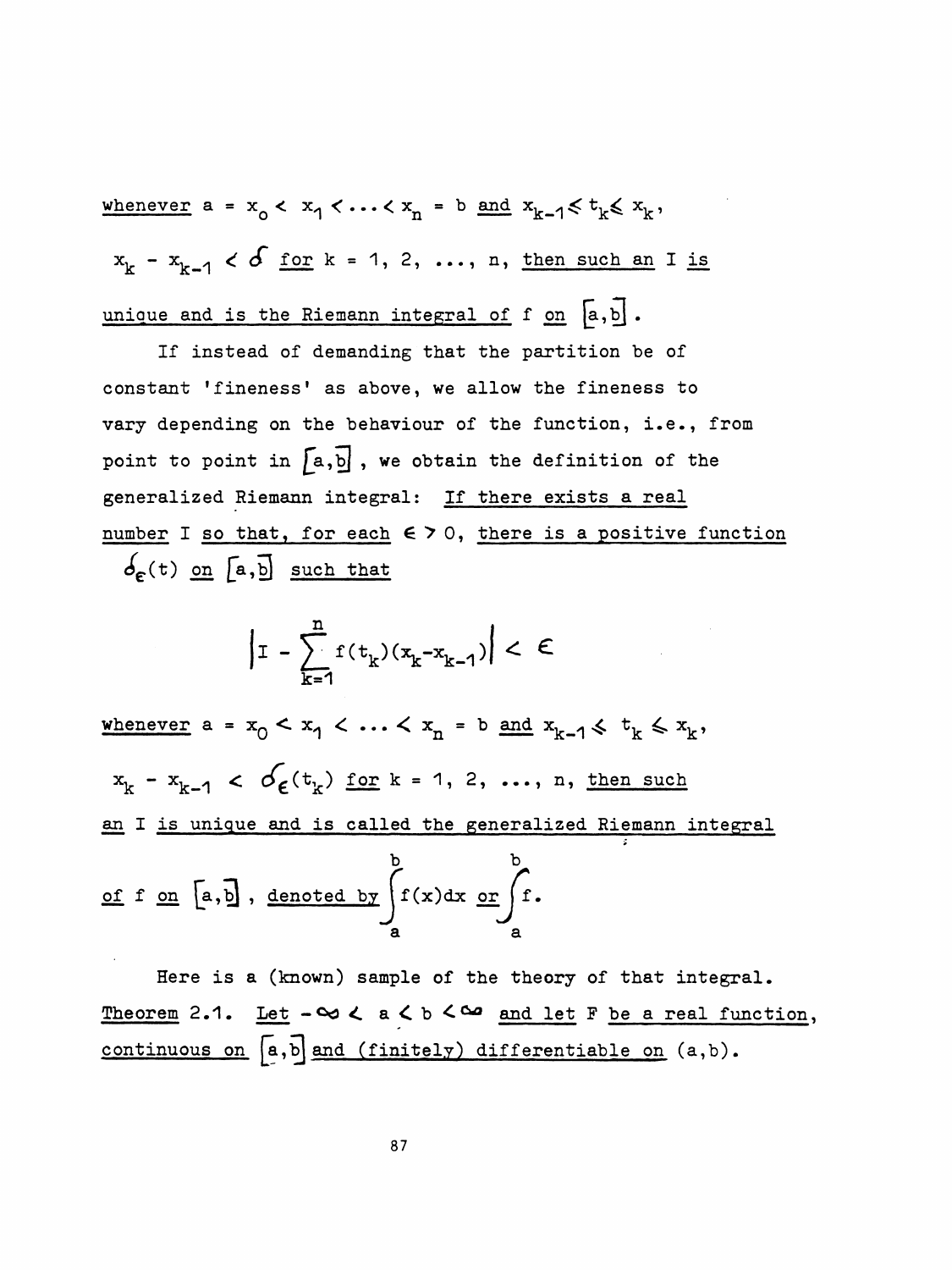Then

(2.1) 
$$
\int_{a}^{b} F'(x) dx = F(b) - F(a),
$$

the integral being generalized Riemann. (F' is extended to  $[a, b]$  arbitrarily, e.g., by setting  $F'(a) = F'(b) = 0$ ). Proof: Let  $\epsilon > 0$  be given. Choose, for every  $t \in (a,b)$ , a number  $\sigma_{\epsilon}$  (t) such that (2.2)  $|F(x) - F(t) - F'(t)(x-t)| < \eta |x-t|, \eta = \frac{\varepsilon}{(4+b-a)},$ whenever  $0 < |x-t| < \sigma \in (t)$ . Also choose for  $t = a$  and  $t = b$ , a number  $\sigma_{\epsilon}(t)$  such that (2.3)  $|F(x) - F(t)| < \eta$ ,  $|F(t)(x-t)| < \eta$  $\left(x-t\right) < \sigma_{\epsilon}(t), x \in \left[a,b\right].$ whenever Let  $a = x_0 < x_1 < ... < x_n = b$  and  $x_{k-1} \leq t_k \leq x_k$ ,  $x_k - x_{k-1} < \delta_{\epsilon}(t_k)$  for  $k = 1, 2, ..., n$ . Let  $1 \le k \le n$ . If  $a < t_{k} < b$ , then, by (2.2),  $(2.4)$   $\left| F(x_k) - F(x_{k-1}) - F'(t_k)(x_k - x_{k-1}) \right| \leq$  $|F(x_k) - F(t_k) - F'(t_k)(x_k - t_k)| + |F(x_{k-1}) - F(t_k) - F'(t_k)(x_{k-1} - t_k)|$  $< \eta(x_k-t_k) + \eta(t_k-x_{k-1}) = \eta(x_k-x_{k-1}).$ 

If  $t_k$  is a or b, then the left-most member of (2.4) is less than  $2 \nightharpoondown$  by  $(2.3)$ . Hence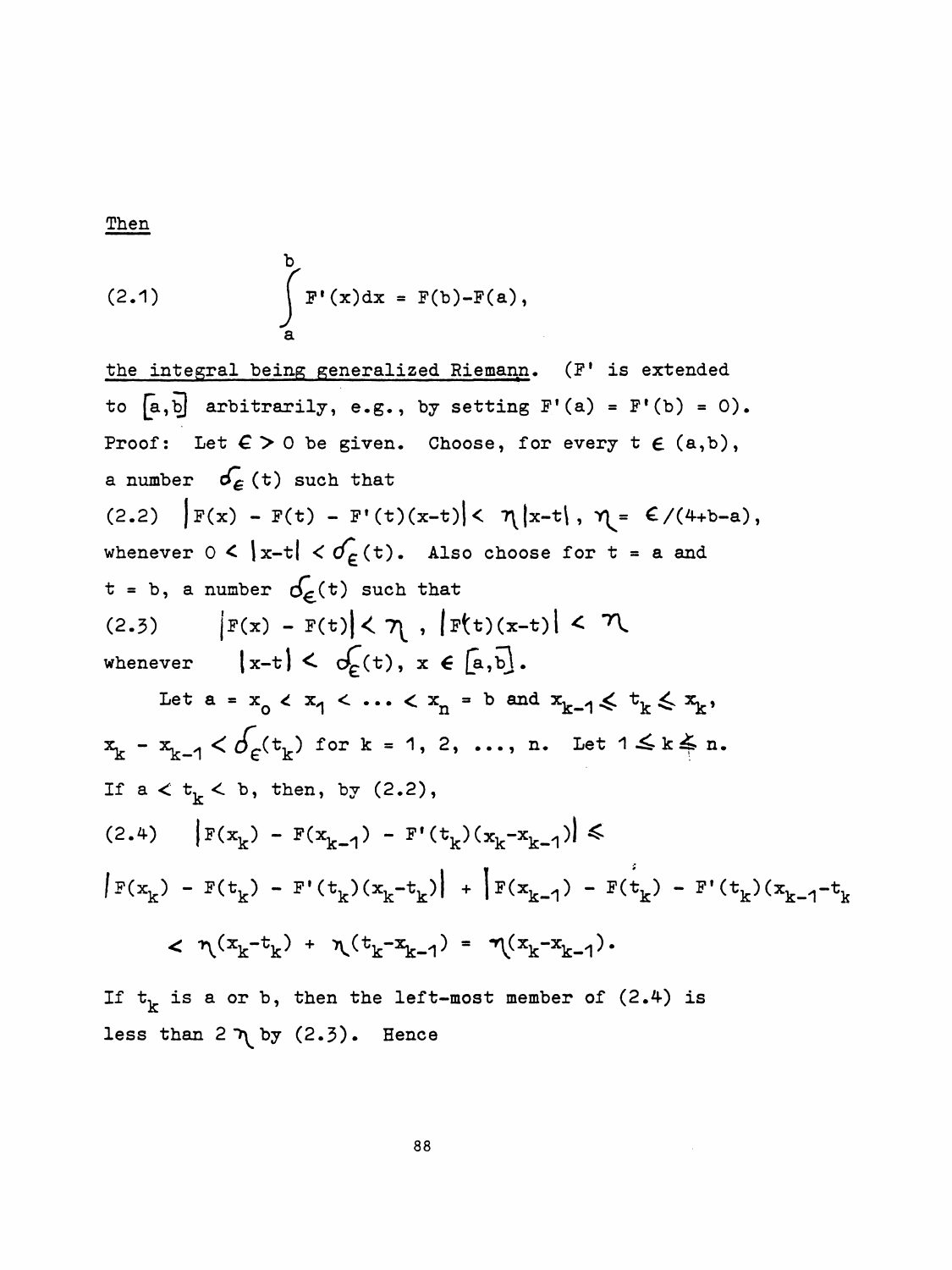$$
|F(b) - F(a) - \sum_{k=1}^{n} F'(t_k)(x_k - x_{k-1})| \leq \sum_{k=1}^{n} |F(x_k) - F(x_{k-1}) - F'(t_k)(x_k - x_{k-1})|
$$

$$
< 4\eta + \sum_{k=1}^{n} \eta (x_k - x_{k-1}) = \epsilon
$$
,

and (2.1) is proved.

 3. The integral in action; The usefulness of the property (2.1) can be seen from the following proof of a strong form of Taylor's theorem;  $\sim 40\,$  km s  $^{-1}$  $($ cf.[9], 9 43). Theorem 3.1  $\land$  Let  $-\infty < a < b < \infty$  and let F be a real function continuous  $\frac{1}{2}$  b. Let n be a positive integer and let F have a (finite) nth derivative throughout  $(a,b)$  with  $F^{(n-i)}$ . Then, for some  $\zeta$ ,  $a < \zeta < b$ , we have

(3.1) 
$$
F(b) = \sum_{k=0}^{n-1} \frac{F^{(k)}(a)}{k!} (b-a)^k + \frac{F^{(n)}(\xi)}{n!} (b-a)^n.
$$

 Note: Unlike the usual forms of Taylor's theorem, no differentiability condition is imposed on F at b, which is natural, as no derivative of F at b of order greater than zero appears in (3.1).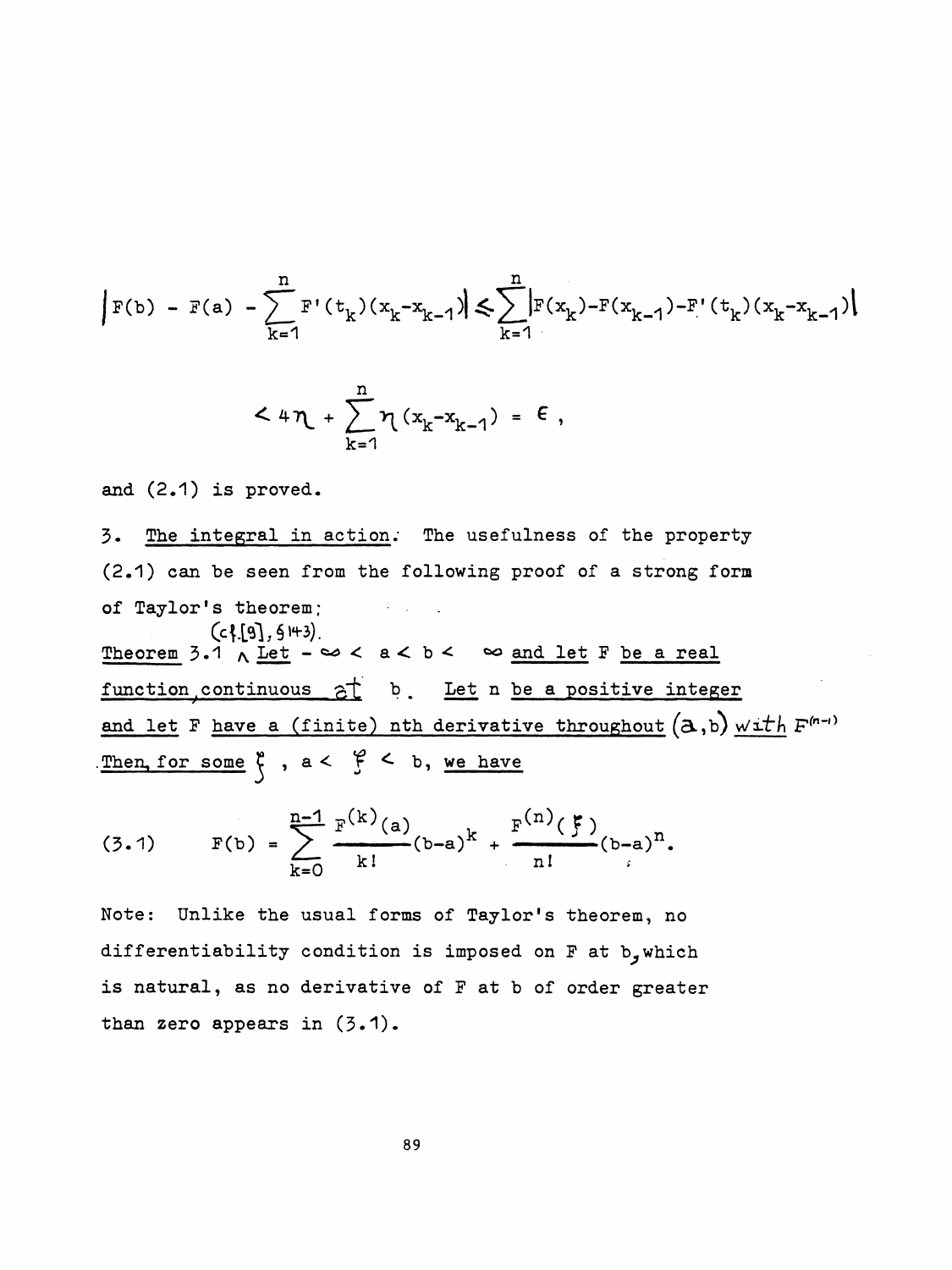Proof: We shall use some of the simplest facts about Consider the number integrals.

(3.2) 
$$
I = \int_{a}^{b} \int_{a}^{t} \cdots \int_{a}^{t} \int_{a}^{t} F^{(n)}(t_{1}) dt_{1} dt_{2} \cdots dt_{n}
$$

which, of course, means  $\int_{-}^{b} F'(t_1) dt_1$  if n=1.

By repeated integrations and Theorem 2.1,

(3.3) 
$$
I = F(b) - \sum_{k=0}^{n-1} \frac{F^{(k)}(a)}{k!} (b-a)^{k}
$$

Taking  $F(x) = (x-a)^n/n!$ , we have by (3.2) and (3.3)

(3.4) 
$$
I_{o} = \int_{a}^{b} \cdots \int_{a}^{t_{2}} dt_{1} \cdots dt_{n} = \frac{(b-a)^{n}}{n!}.
$$

Suppose I/I<sub>o</sub> were smaller than every  $F^{(n)}(x)$ , a < x < b.

Then  $F^{(n)}(x)$ -II<sub>0</sub><sup>-1</sup> would be positive on (a,b) and we would get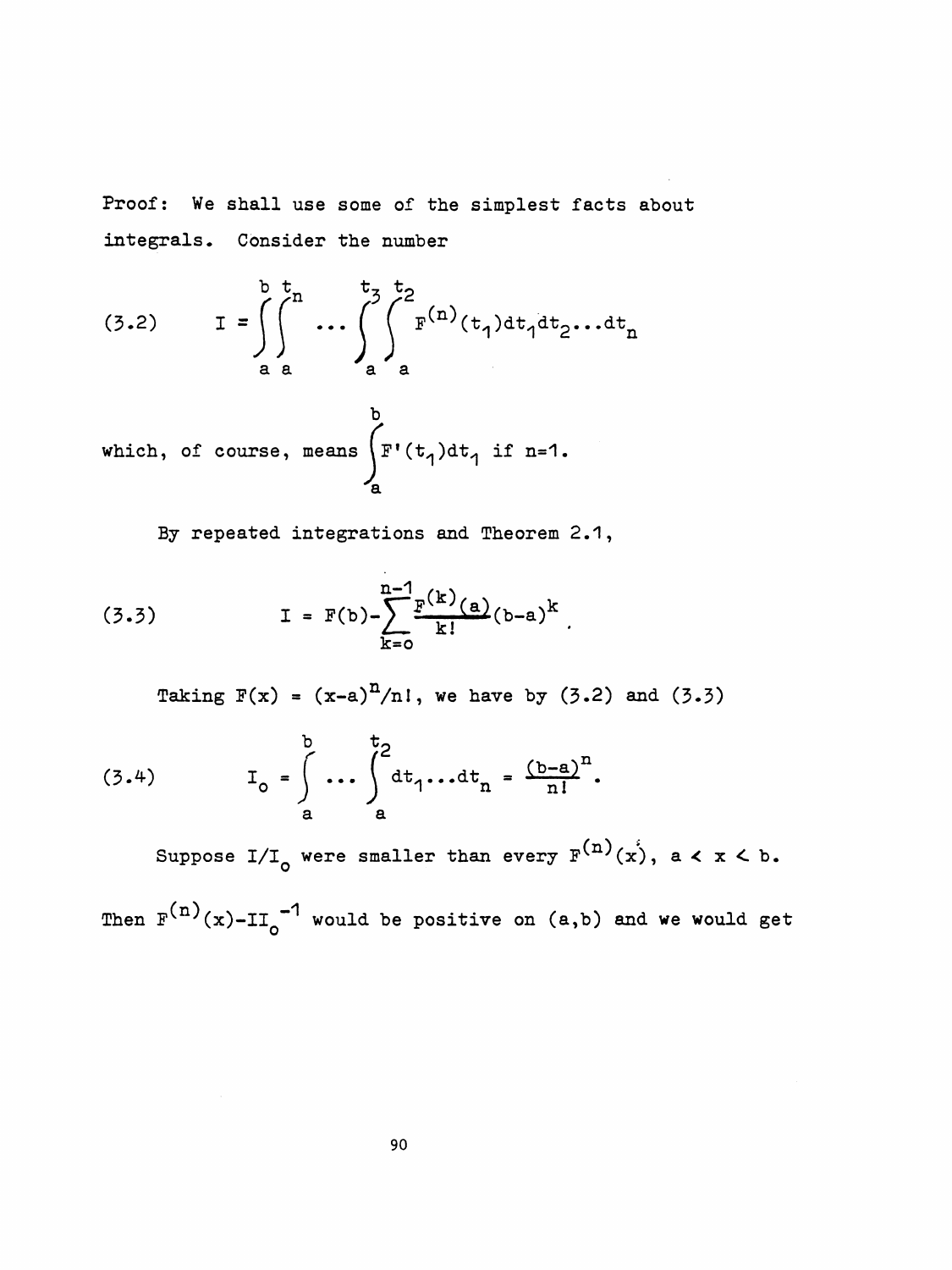$$
0 = \int_{a}^{b} \int_{a}^{t} \cdots \int_{a}^{t} \left[ F^{(n)}(t_1) - II_0^{-1} \right] dt_1 \cdots dt_n > 0.
$$

a a a a<br>Thus  $I/I_0$  is  $\geq$  some  $F^{(n)}(\alpha)$ , a  $\lt \lt \lt \lt \gt$  and. Thus  $I/I_0$  is  $\geq$  some  $F^{(n)}(\alpha)$ , a  $\lt \lt \lt \lt \gt$  and<br>similarly  $I/I_0$  is  $\leq$  some  $F^{(n)}(\beta)$ , a  $\lt \beta \lt \gt b$ . By the well known Darboux property of derivatives, there is  $f, a < f^c$  < b, with  $I/I_0 = F^{(n)}(f)$ . By (3.3) and (3.4) we have  $(3.1)$ .

 4. Improper integrals. The new approach to integration may be used to characterize improperly Riemann integrable functions and a certain class of such functions for which very general quadrature formulas converge to the integral.

 By the usual convention, a real function f defined on  $(a, b]$ , with  $-\infty < a < b < \infty$ , is improperly Riemann integrable on  $(a, b)$  iff f is Riemann integrable on  $[s, b]$ 

for each s with 
$$
a < s < b
$$
, and  $\lim_{s \to a_+} \int_s^b e$  exists (finite).

 Improperly Riemann integrable functions, while not necessarily Lebesgue integrable, are generalized Riemann integrable. In fact, the improper Riemann integral is exactly the generalized Riemann integral with  $d_{\epsilon}$ (t) nondecreasing on  $(a, b]$  for each  $\epsilon > 0$  ( $\lceil n/2 \rceil$ , Theorem 2).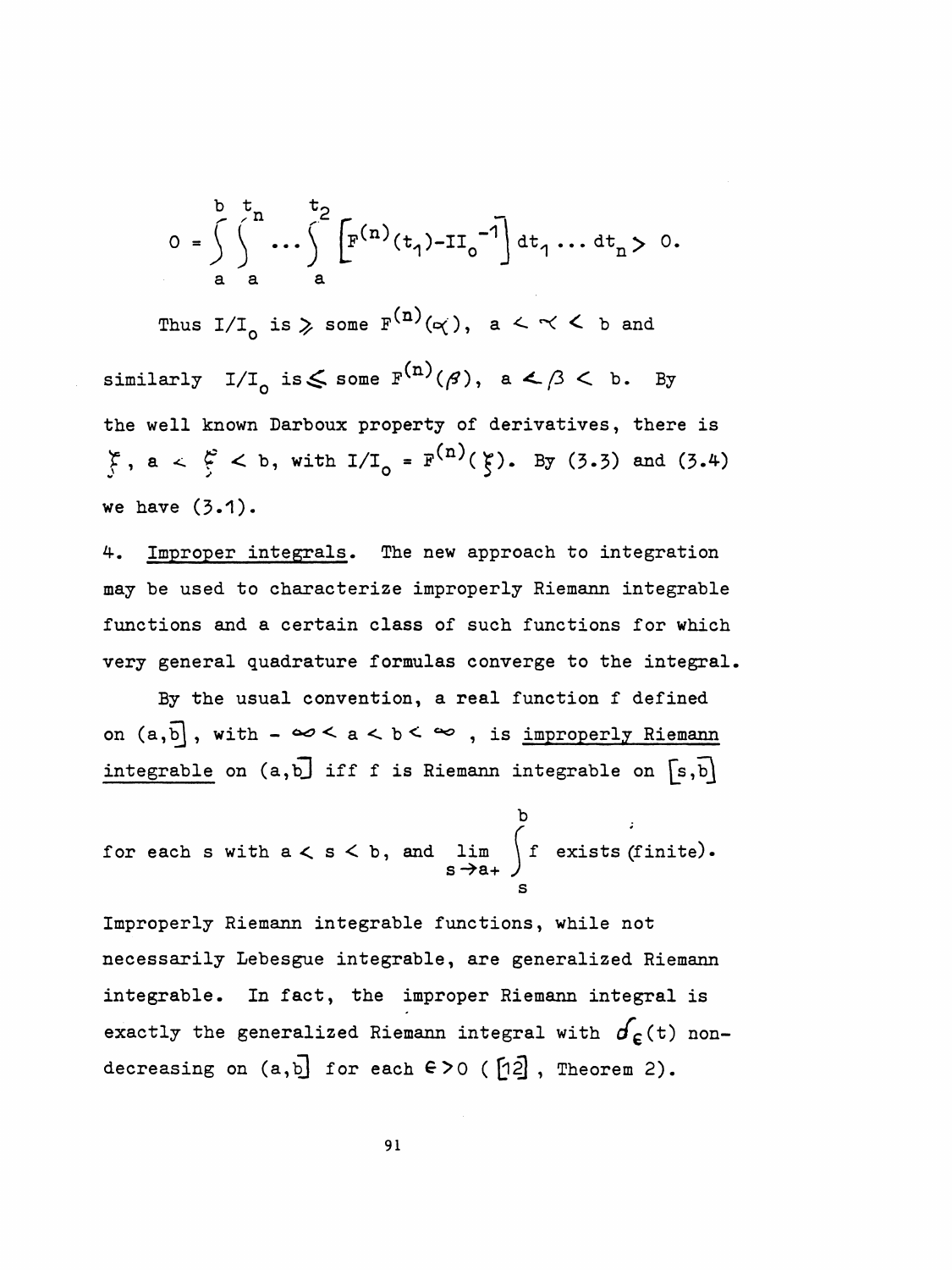If in the definition of the generalized Riemann integral on  $[0, \overline{1}]$ ,  $\sigma_{\epsilon}^{(t)}$  has to be linear on  $(0, \overline{1}]$  for each  $\epsilon > 0$ , the integral so obtained is the dominated integral of Osgood and Shisha ( [16] and [17]), an improper integral for which every sequence of 'reasonable' quadrature formulas converges to it ( $\begin{bmatrix} 12 \end{bmatrix}$ , Theorem 1).

A slight modification of the finite interval definition yields the generalized Riemann integral on  $[0, \infty)$ :

If there exists an I so that corresponding to every  $\epsilon > 0$  there is a positive function  $\delta_{\epsilon}(t)$  on  $[0,\infty)$ and a positive number  $B(E)$  such that

$$
| I - \sum_{k=1}^{n} f(t_k)(x_k - x_{k-1}) | < \epsilon
$$

 $0 = x_0 < ... < x_n, x_n > B(\epsilon),$ whenever

 $x_{k-1} \leq t_k \leq x_k, x_{k-1} \leq d_{\epsilon}(t_k)$ and

for  $k = 1, 2, ..., n$ , then I (necessarily unique) is called the generalized Riemann integral of f on  $[0,\infty)$ .

If in the last definition, for every  $\epsilon > 0$ ,  $\sigma_{\epsilon}(\tau)$ is a constant, the resulting integral on  $[0, \infty)$  is the simple integral of Haber and Shisha  $([4]$  and  $[5])$ . Hence the relationship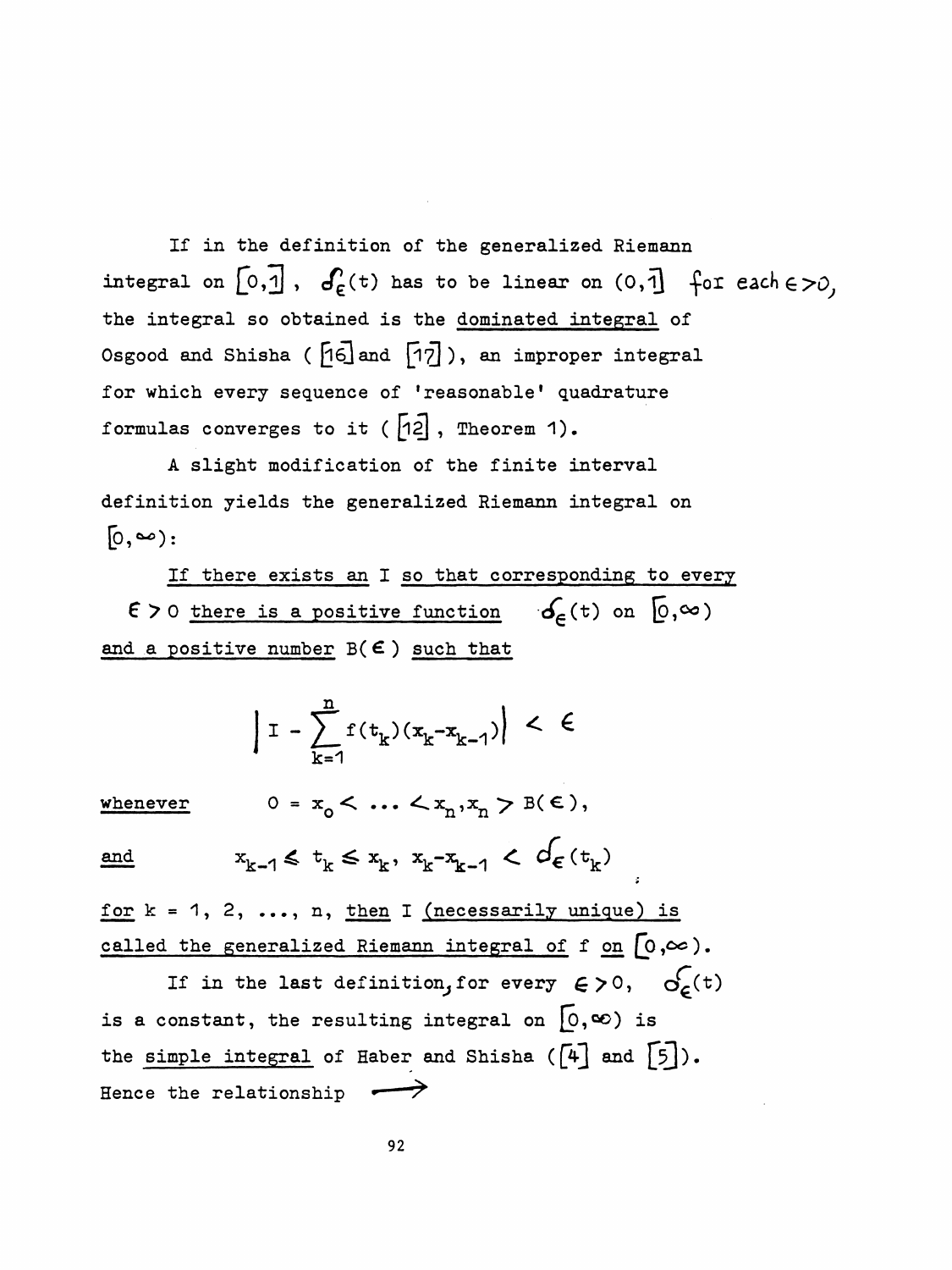of simple integrability to generalized Riemann integrability on  $[0, \infty)$  is the same as the relation ship of proper Riemann integrability to generalized Riemann integrability on intervals  $[a,b]$ ,  $-\infty < a < b < \infty$ . Thus from the pei -pective of the generalized Riemann integral, the simple integral rather than the improper Riemann integral $\int$  seems to be the natural 0 extension of the Riemann integral to

 5. Concluding remarks. It is remarkable that the generalized Riemann integral was arrived at so late, particularly when one notes the great effort which was expended in the early years of the century to describe the Lebesgue integral as a limit of Riemann-type sums. A result in this direction was proved by Lebesgue in 1909 when he showed that his integral could be approximated by such sums. Moreover, Borel in 1910 ( $\lceil 1 \rceil$ and  $[2]$ ), Hahn in 1914  $[6]$ , and others, defined integrals more general than Riemann's as limits of Riemann-like sums.

 For completeness it should be noted that a slight modification of the definition of the generalized Riemann integral yields the Lebesgue integral itself

 $([14]$  and  $[15]$ ).

Due to both its power and simplicity, the generalized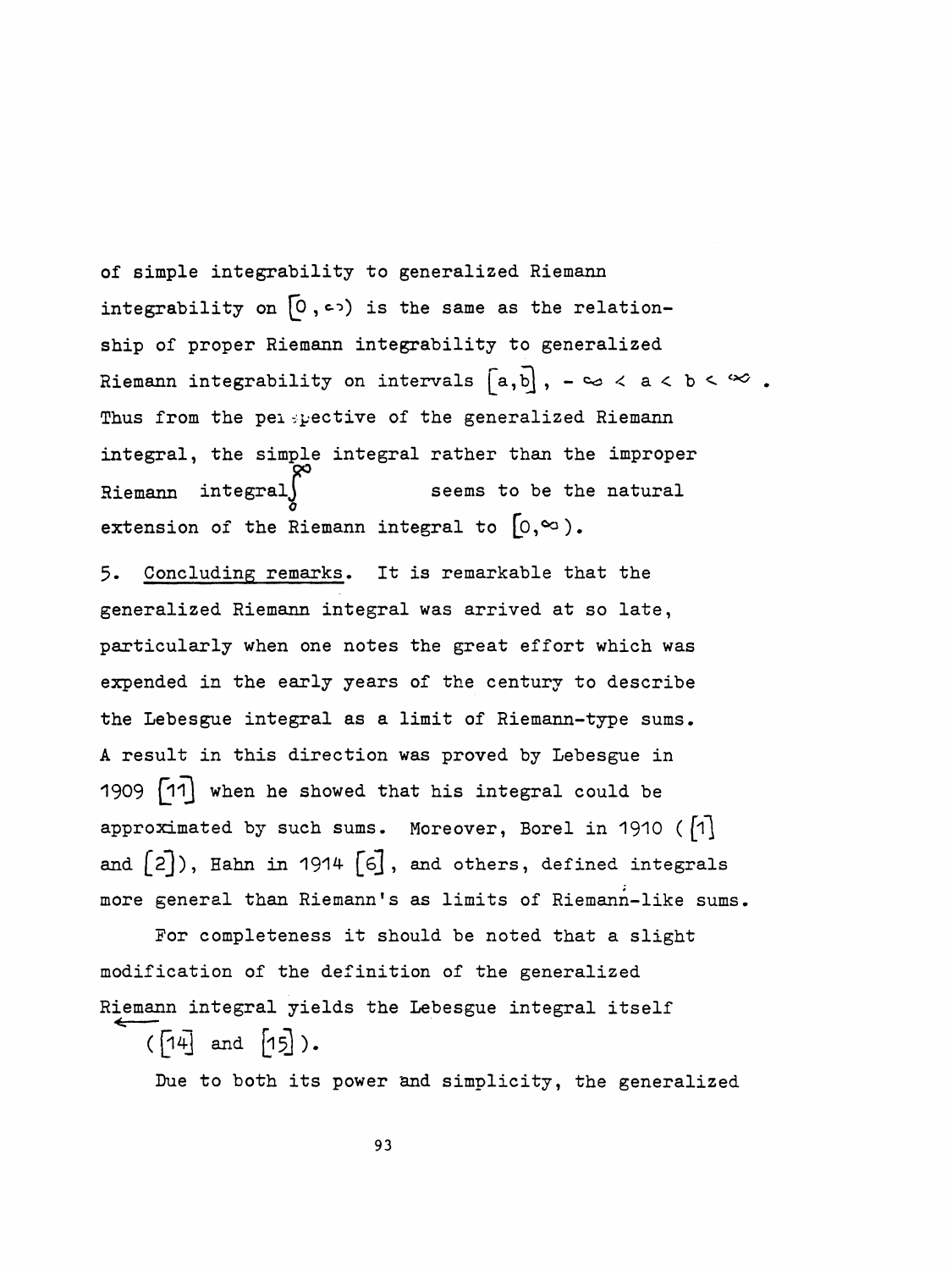Riemann integral should become thoroughly familiar to all real analysts. It can also be used as an easy method for initiating students to a serious study of integration.

 George Cross, Department of Pure Mathematics, University of Waterloo, Waterloo, Ontario, Canada. N2L 3G1

 Oved Shisha, Department of Mathematics , University of Rhode Island, Kingston, ri 02881,U.S.A.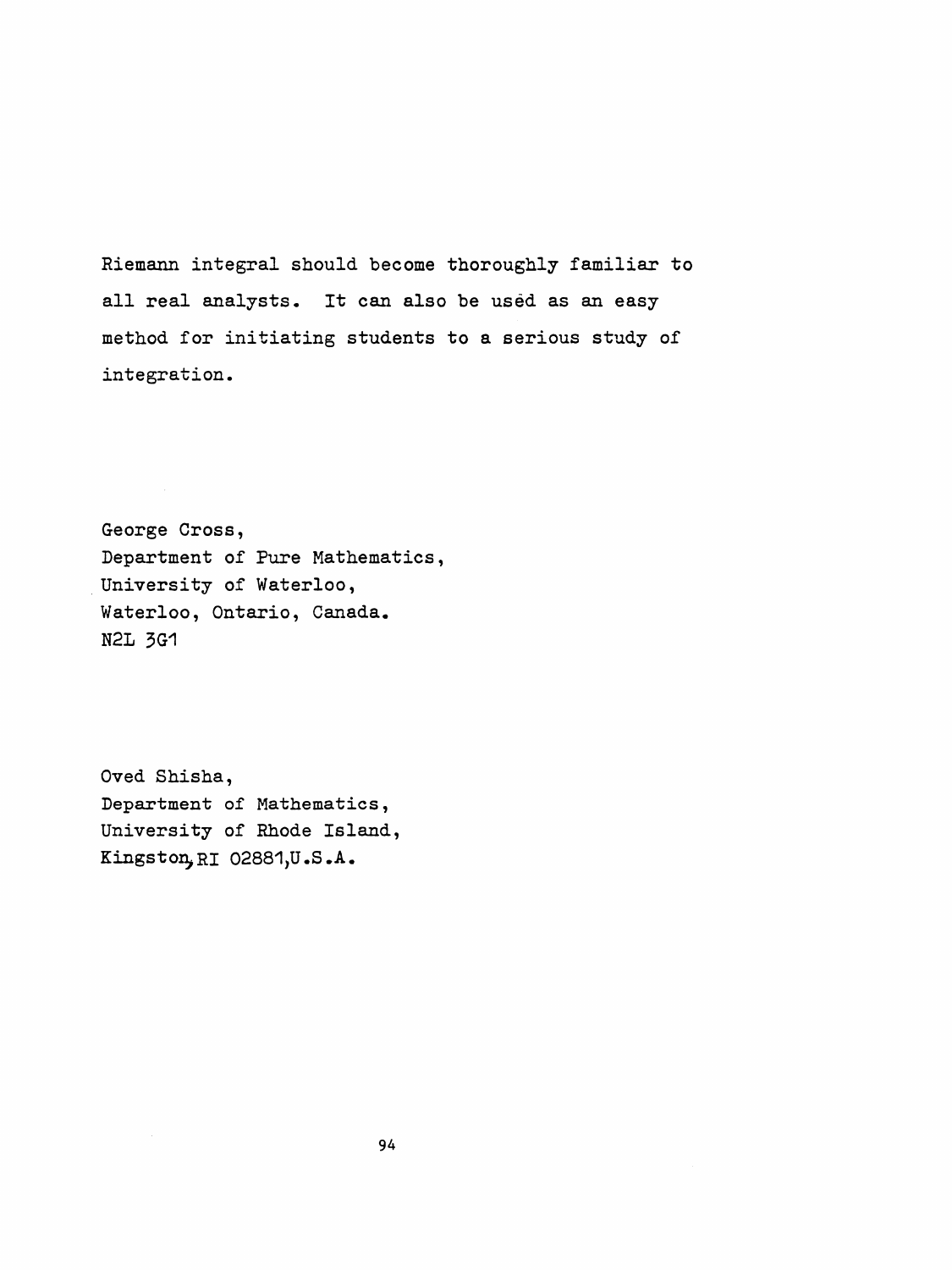## References

- References<br>1. E. Borel, <u>Sur la definition de l'integrale definie</u>, Compt. Rend. 150 (1910), 375-378.
- --------, Sur une condition générale de l'intégrabilité, 2. Compt. Rend. 150 (1910), 508-510.
- 3. R. 0. Davies and Z. Schuss, A proof that Henstock's integral includes Lebesgue's, J. London Math. Soc. (2) \_2 (1970), 561-562.
- 4. S. Haber and 0. Shisha, An integral related to numerical integration, Bull. Amer. Math. Soc. 79 (1973), 930-932.
- 5. ---------------------, Improper integrals, simple integrals, and numerical quadrature, J. Approx. Theory 11 (1974), 1-15.
- 6. H. Hahn, Uber annaherung der Lebesgueschen integrale durch Riemannsche summen, Sitzber. Akad. Wiss. Wien 125 (1914), 713-743.
- 7. R. Henstock, Theory of integration, Butterworth , London, 1963 •
- -----------, A Riemann-type integral of Lebesgue power, 8. Can. J. Math. 20 (1968), 79-87.
- 9. E. W. Hobson, The theory of functions of a real variable and the theory of Fourier series, 2nd edition, Vol. II, Harren Press, Washington, D.C., 1950.
- 10. J. Kurzweil, Generalized ordinary differential equations and continuous dependence on a parameter, Czechoslovak Math. J. 7 (82) (1957), 418-446.
- 11. H. Lebesgue, Sur les integrales singulières, Ann. Fac. Sci. Toulouse  $(3)$   $1$   $(1909)$ , 4-117.